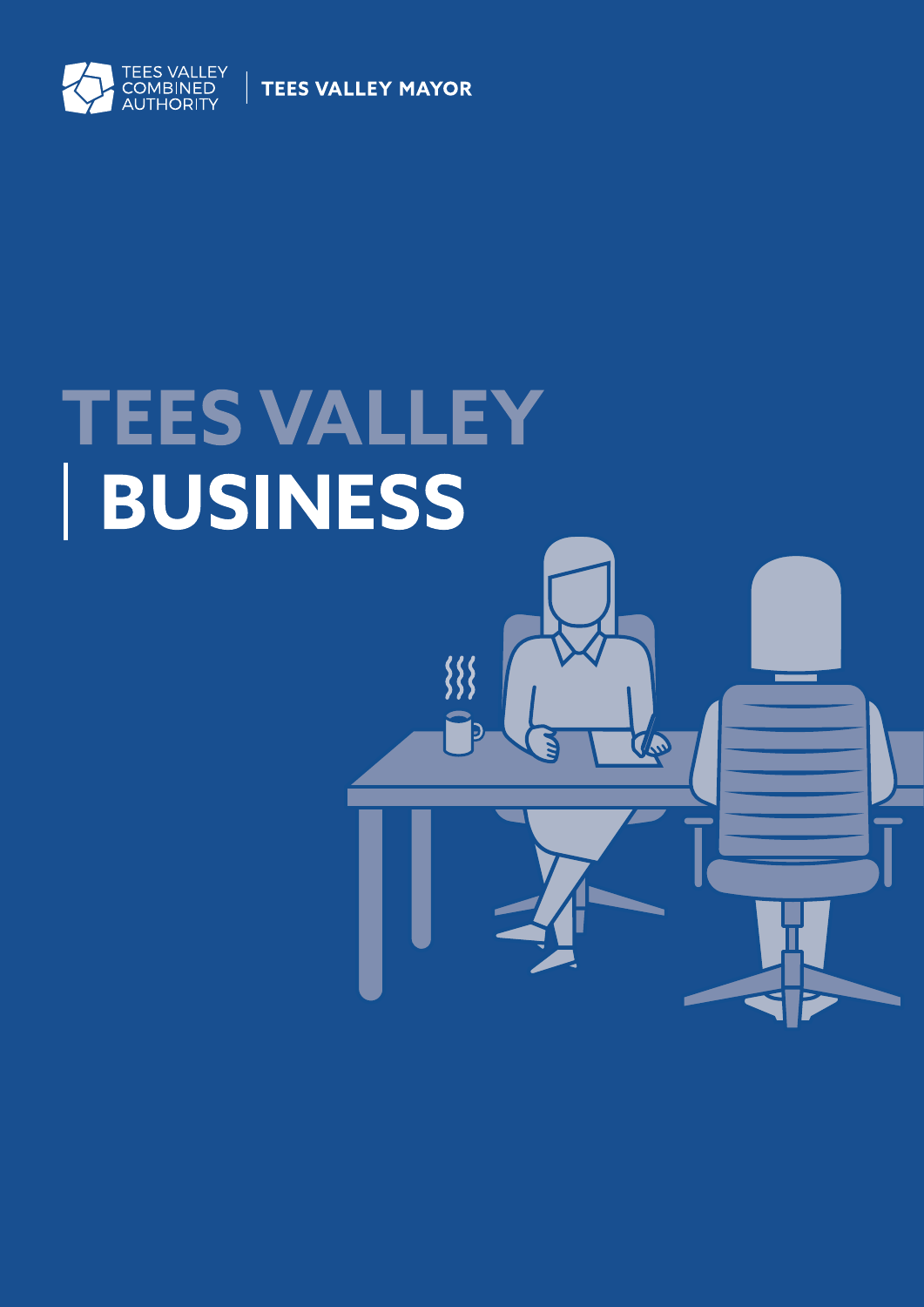Tees Valley Business is the local growth hub for the Tees Valley, established by the Tees Valley Mayor and Combined Authority. It helps businesses in the region to start up, grow and create jobs, by offering access to a range of practical services and support. This includes access to local business information, support to assess business growth options, as well as comprehensive advice on funding and finance options and assistance in establishing links with potential funding sources. This leaflet provides a summary of the services, support and funding that is available through Tees Valley Business.

# **Tees Valley Catalyst Fund**

Provides short-term loans to businesses of all sizes in the NE LEP area, Tees Valley and parts of Yorkshire, for fund shortterm advanced payment guarantees, performance & warranty bonds and to extend existing bond facilities.

#### **Business Enterprise Fund (BEF)**

Tailored loans for start-ups from £500 to £25,000 and unsecured loans up to £250,000 for growing businesses in all sectors.

#### **Northern Powerhouse Investment Fund (NPIF)**

Loans to support growth and improvement in businesses that struggle to obtain finance in the primary finance markets. Microfinance: small business loans from £25,000 to £100,000; Debt finance: loans from £100,000 to £750,000; and Equity finance: early or late stage funding from £50,000 to £2,000,000.



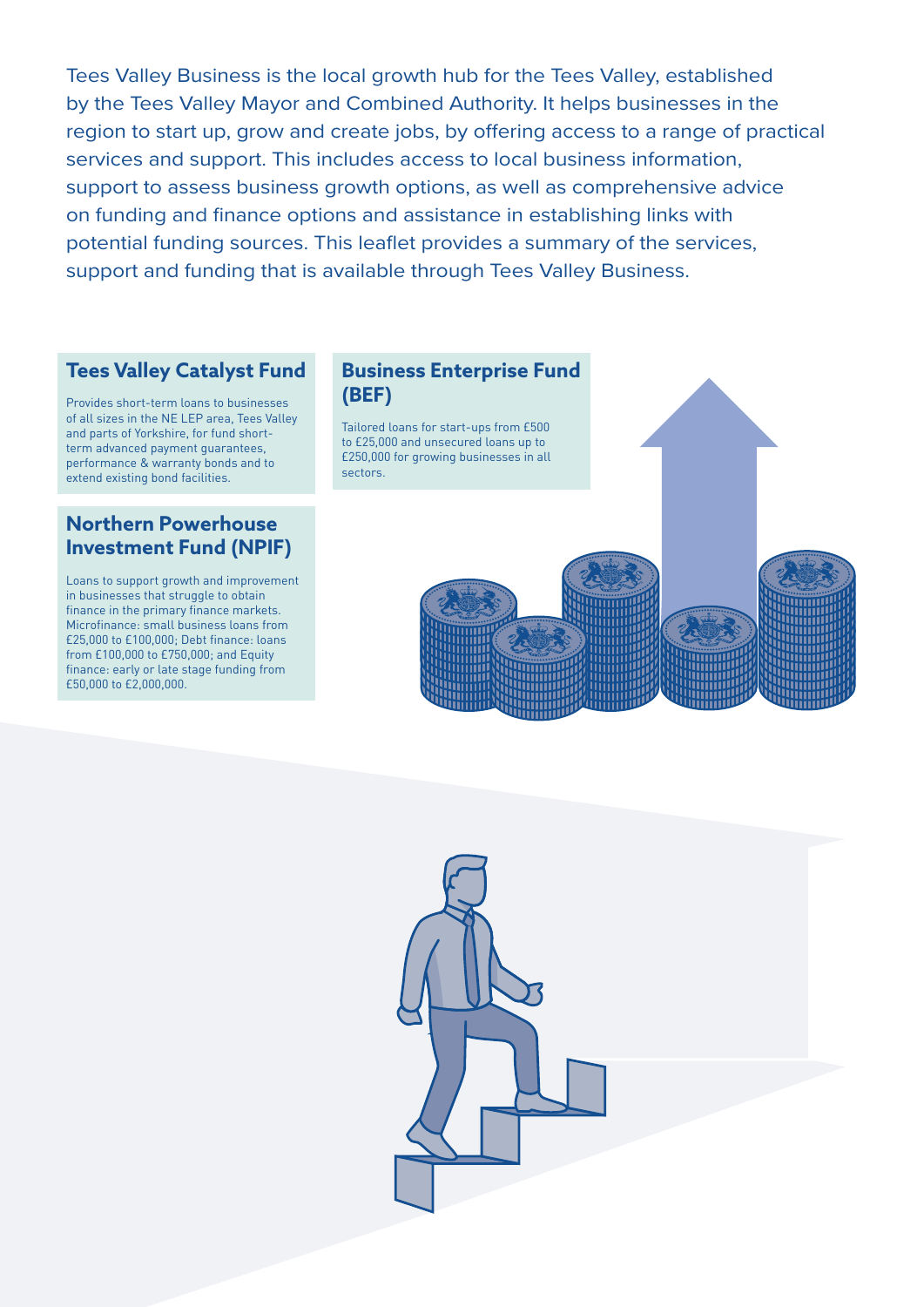#### **Start-Up to Scale-Up**

Delivered by the North East Enterprise Agency Ltd (NEEAL) on behalf of TVCA, the scheme provides Tees Valley SMEs with a tailored package of support, free of charge. Individuals may also qualify for a grant of up to £10,000. **[www.teesvalleybusiness.com/](https://www.teesvalleybusiness.com/how-we-can-help/starting-a-business/) [support-for-businesses/start-a-business](https://www.teesvalleybusiness.com/how-we-can-help/starting-a-business/)**

#### **Tees Valley Business Challenge**

The Tees Valley Business Challenge supports SMEs in the Tees Valley to secure access to new market opportunities and to develop new products and services with a direct route to market. It will also reduce the barriers to entry to innovation and help businesses connect with large organisations in priority industries. Businesses taking part in the Tees Valley Business Challenge will be able to access 1) innovation challenges leading to new products and services 2) Supply chain opportunities leading to new markets and 3) Capacity building in SMEs to prepare for future opportunities. **[www.teesvalleybusiness.com/innovation](https://www.teesvalleybusiness.com/innovation-development/tees-valley-business-challenge)[development/tees-valley-business](https://www.teesvalleybusiness.com/innovation-development/tees-valley-business-challenge)[challenge](https://www.teesvalleybusiness.com/innovation-development/tees-valley-business-challenge)**

# **Skills for Growth**

This fully funded programme offers a streamlined gateway to help Tees Valley SMEs access the skills training and support available locally to boost productivity and improve competitive position. A skills development officer will work with each business to complete a comprehensive analysis to identify skills gaps within the current workforce and understand the business's training needs – now or in the future. A bespoke skills development plan will be produced to highlight a range of training support options from local training providers. **[www.teesvalleybusiness.com/support](https://www.teesvalleybusiness.com/people-skills/training-and-skills-for-your-staff-skills-for-growth/)[for-businesses/skills-for-growth](https://www.teesvalleybusiness.com/people-skills/training-and-skills-for-your-staff-skills-for-growth/)**

#### **Digital City – Accelerator Programme**

A programme of support for eligible Tees Valley SMEs within the Digital & Technology Sector, which includes workshops, bespoke mentoring from business coaches, along with a business development grant of up to £5,000.

#### **SME Energy Efficiency Scheme**

Tees Valley SMEs can access a fully funded energy efficiency audit and expert advice to identify ways to reduce energy use, cut carbon emissions and save money. Following the energy audit, businesses with an idea for a project which would result in significant carbon savings could be eligible for a SMEES grant to claim back up to 45% of the upfront capital costs. **[www.teesvalleybusiness.com/](https://www.teesvalleybusiness.com/energy-clean-growth/sme-energy-efficiency-scheme/) [support-for-businesses/smees](https://www.teesvalleybusiness.com/energy-clean-growth/sme-energy-efficiency-scheme/)**

#### **Skills Support for the Workforce Programme**

This offers free training to help eligible Tees Valley SMEs fill their skill gaps, raise productivity and boost business growth. The programme is currently being delivered by Calderdale College. **[teesvalley-ca.gov.uk/skills-employment/](https://teesvalley-ca.gov.uk/skills-employment/skills/skills-support-for-the-workforce/) [skills/skills-support-for-the-workforce/](https://teesvalley-ca.gov.uk/skills-employment/skills/skills-support-for-the-workforce/)**

#### **Collaborative Networks Programme**

A three-year programme to help Tees Valley micro-enterprises and SMEs work collaboratively to develop new products, processes or services. Future rounds, activities and timelines are currently being discussed in light of Covid-19 risks and new drivers.

#### **Made Smarter Adoption North East**

Connecting manufacturing SMEs to digital tools and emerging technologies that can transform the way they work. Made Smarter is a Government-backed initiative designed to improve manufacturing productivity through the adoption of industrial design technologies (IDT) such as automation, robotics, sensor technology, IOT, 3D Printing, Artificial Intelligence and Virtual Reality. Businesses will also be supported to identifying possible grant funding to help with the purchase of new technology and equipment.

# **Tees Valley Apprenticeship Support for Employers**

Grant support available for eligible Tees Valley SMEs (within TVCA's identified priority sectors) who employ an apprentice aged 16+, working towards a recognised Apprenticeship Standard or Framework. **[teesvalley-ca.gov.uk/skills](https://teesvalley-ca.gov.uk/skills-employment/skills/apprenticeships/)[employment/skills/apprenticeships/](https://teesvalley-ca.gov.uk/skills-employment/skills/apprenticeships/)**

# **Tees Valley Growth Fund**

ERDF Grants of between £1,000 and £20,000 to support eligible Tees Valley SMEs to grow their business, create jobs, improve productivity and stimulate growth in commercial markets. **[www.teesvalleybusiness.com/](https://www.teesvalleybusiness.com/how-we-can-help/business-finance-funding/business-growth-fund) [how-we-can-help/business-finance](https://www.teesvalleybusiness.com/how-we-can-help/business-finance-funding/business-growth-fund)[funding/business-growth-fund](https://www.teesvalleybusiness.com/how-we-can-help/business-finance-funding/business-growth-fund)**